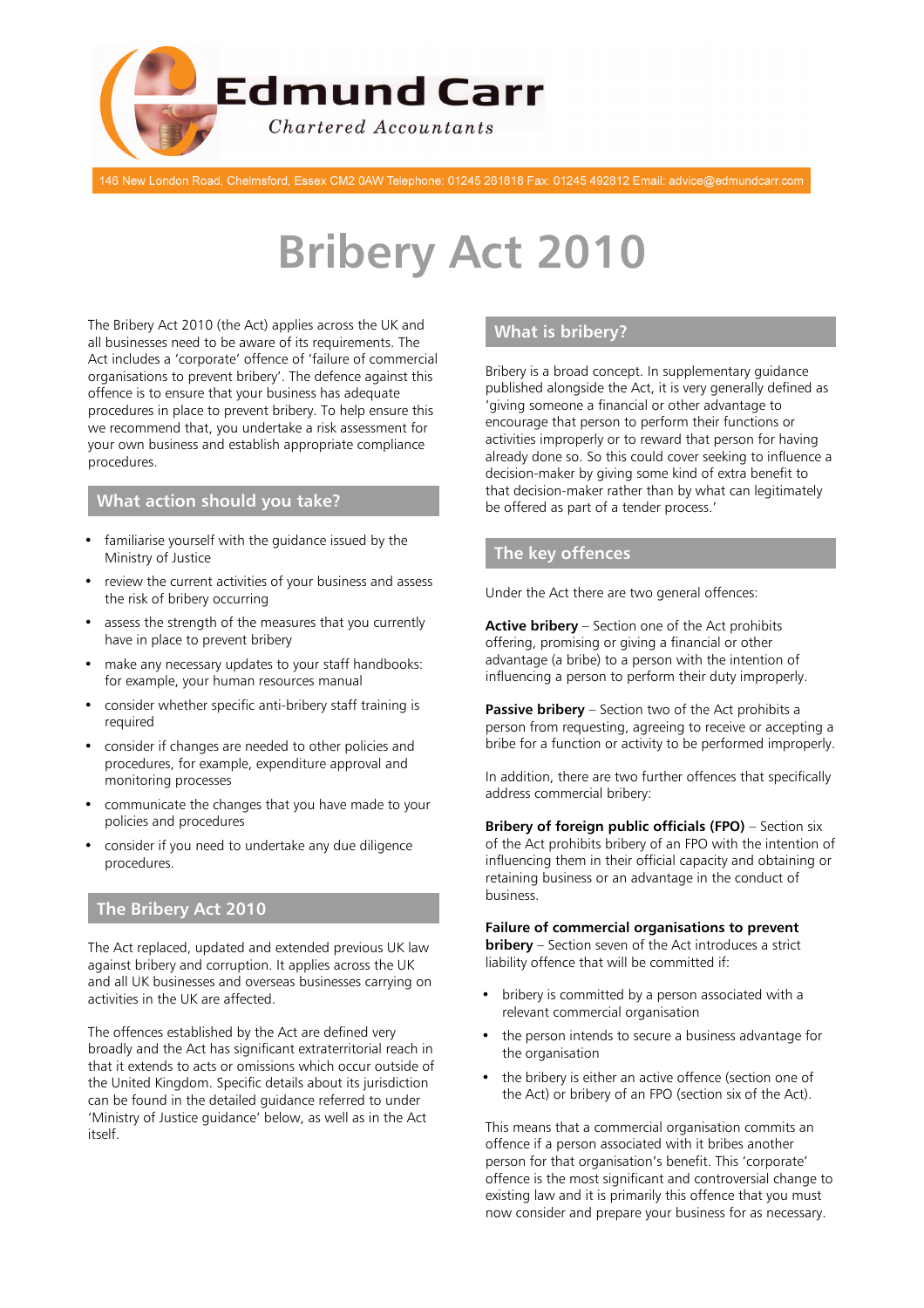It is important to note, however, that the Act also states that there is a defence available for commercial organisations against failing to prevent bribery if they have put in place 'adequate procedures' designed to prevent persons associated with them from bribing others on their behalf. The Secretary of State is required by the Act to publish guidance about such procedures.

Senior officers of an organisation can also be held personally liable under the Act for other bribery offences committed by the organisation, i.e. the active and passive bribery offences as well as the bribery of an FPO, where the offence is proved to have been committed with their 'consent or connivance'.

'Senior officer' is widely defined in the Act to include directors, managers, company secretaries and other similar officers, as well as those purporting to act in such a capacity.

### **Key definitions and terminology**

Inevitably, in order to fully understand the requirements of the Act, it is necessary to be familiar with a number of key definitions.

#### **Relevant commercial organisation**

The corporate offence can be committed by a 'relevant commercial organisation', which broadly includes:

- any body which carries on a business and is incorporated under, or is a partnership which is formed under, any UK law, regardless of where it carries on business
- any body corporate or partnership, wherever it is incorporated or formed, which carries on business in the UK.

We will refer to those affected by this corporate offence as 'businesses'.

#### **Persons associated**

The corporate offence also refers to a person 'associated' with a commercial organisation. While there is not an absolute list of all who could be included, we are told that this is a person who performs services for, or on behalf of, the organisation, regardless of the capacity in which they do so.

Accordingly, this term will be construed broadly and while examples are given of an employee, agent or subsidiary, it could also cover intermediaries, joint venture partners, distributors, contractors and suppliers.

Guidance issued by the Ministry of Justice (see below) acknowledges that the scope of 'persons associated' is broad and states that this is so as to 'embrace the whole range of persons connected to an organisation who might be capable of committing bribery' on its behalf.

#### **Improper performance**

The passive and active bribery offences both refer to the 'improper performance' of a function or activity. 'Improper performance' covers any act or omission that breaches an expectation that a person will act in good faith, impartially, or in accordance with a position of trust. This is an objective test based on what a reasonable person in the UK would expect in relation to the performance of the relevant activity.

#### **Ministry of Justice guidance**

The Act requires the Secretary of State to publish guidance for commercial organisations about procedures that they can put in place to prevent persons associated with them from bribing. This is important guidance in respect of providing a defence against the 'corporate offence'.

The Ministry of Justice (MoJ) has issued the following formal, statutory guidance:

The Bribery Act  $2010 -$  quidance **about procedures** which relevant commercial organisations can put into place to prevent persons associated with them from bribing (section nine of the Bribery Act 2010). Whilst the guidance is not prescriptive and does not set out an absolute checklist of requirements for businesses to follow, it does aim to clarify the practical requirements of the legislation. Illustrative case studies, which do not form part of the guidance issued under section nine of the Act, are also included.

It has also produced non-statutory guidance for small businesses, providing a concise introduction to how they can meet the requirements of the Act:

- The Bribery Act 2010 quick start quide.
- [Insight into awareness and impact of the Bribery Act](https://www.gov.uk/government/uploads/system/uploads/attachment_data/file/440661/insight-into-awareness-and-impact-of-the-bribery-act-2010.pdf) [2010 among small and medium sized enterprises](https://www.gov.uk/government/uploads/system/uploads/attachment_data/file/440661/insight-into-awareness-and-impact-of-the-bribery-act-2010.pdf) [\(SMEs\)](https://www.gov.uk/government/uploads/system/uploads/attachment_data/file/440661/insight-into-awareness-and-impact-of-the-bribery-act-2010.pdf).

#### **Defending your business against failing to prevent bribery**

All businesses will need to pay some attention to the corporate offence of failing to prevent bribery. How much you will have to do will depend on the bribery risks facing your business.

If a business can show that it had 'adequate procedures' in place to prevent bribery then it will have a full defence against the corporate offence. The meaning of 'adequate procedures' is not defined in the Act and it is here that the MoJ statutory guidance should be considered.

This guidance requires procedures to be tailored to the individual circumstances of a business, based on an assessment of where the risks lie. Therefore, what counts as 'adequate' will depend on the bribery risks faced by a business and its nature, size and complexity.

The MoJ guidance does recognise that the Act is not there to impose the 'full force' of criminal law upon well run businesses for an isolated incident of bribery. It also recognises that no business is capable of preventing